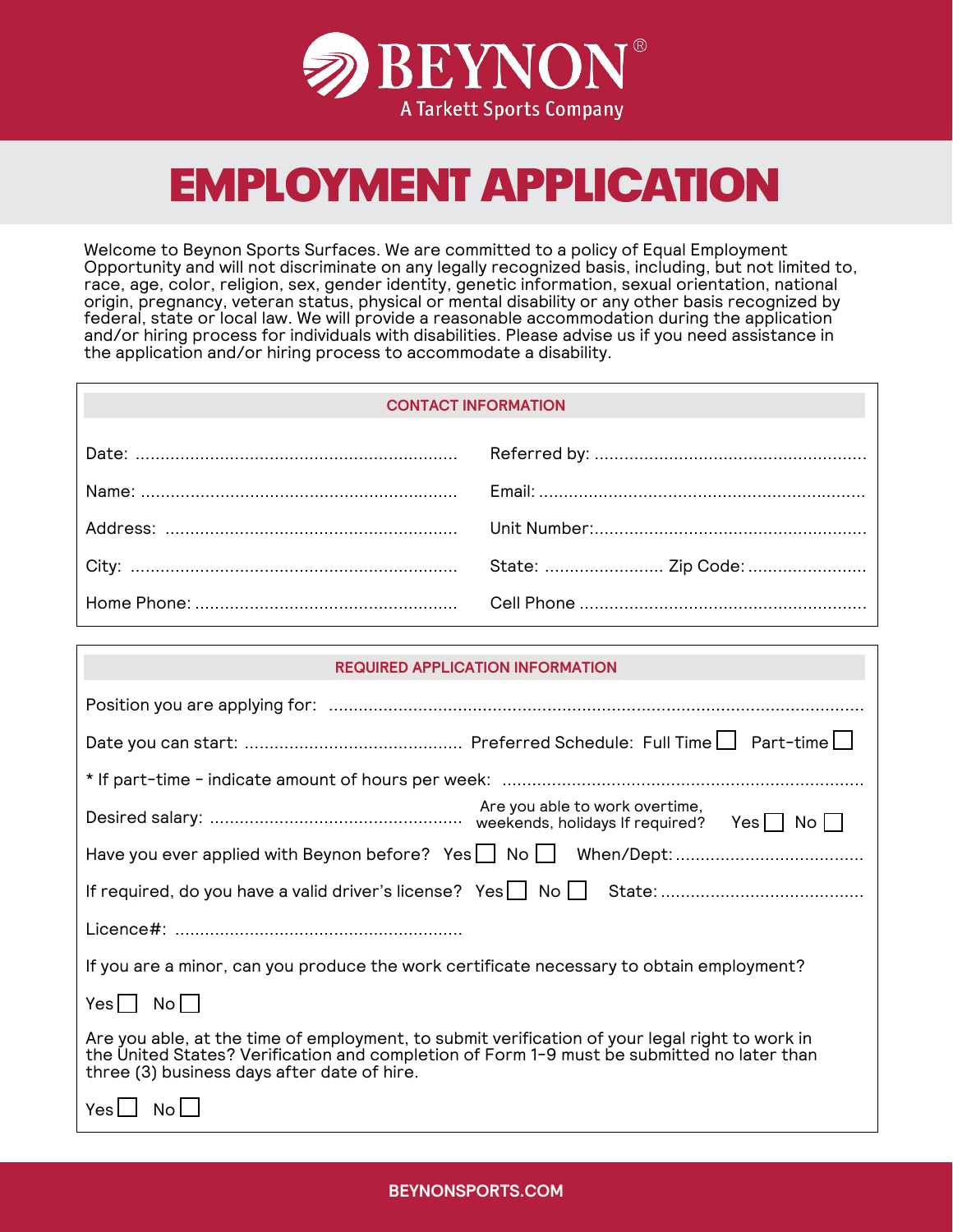

Have you ever been convicted of a crime including a plea of guilt or Nolo contendere (meaning you did not contest the charges against you)? Please do not include minor traffic violations, sealed or expunged records. Applicants need not disclose marijuana-related convictions that are more than two years old or misdemeanor convictions for which probation has been successfully completed or otherwise discharged and the case has been judicially dismissed. An answer yes to this question will NOT automatically disqualify you from consideration for employment. Factors such as the date and seriousness of the offense, and the relationship between the conviction and the duties/responsibilities of the applied for position will be considered.

 $Yes \tN$  No  $\Box$  If yes, please explain:

<u> La componenta de la componenta de la componenta de la componenta de la componenta de la componenta de la compo</u> 

| <b>EDUCATIONAL BACKGROUND</b>            |                                   |                       |                      |
|------------------------------------------|-----------------------------------|-----------------------|----------------------|
| <b>Education</b>                         | <b>Name and Address of School</b> | Graduated             | Degree/Area of Study |
| High School                              |                                   | Yes<br>$No$           |                      |
| College                                  |                                   | Yes<br>N <sub>o</sub> |                      |
| Trade, Business<br>or Graduate<br>School |                                   | Yes<br>No             |                      |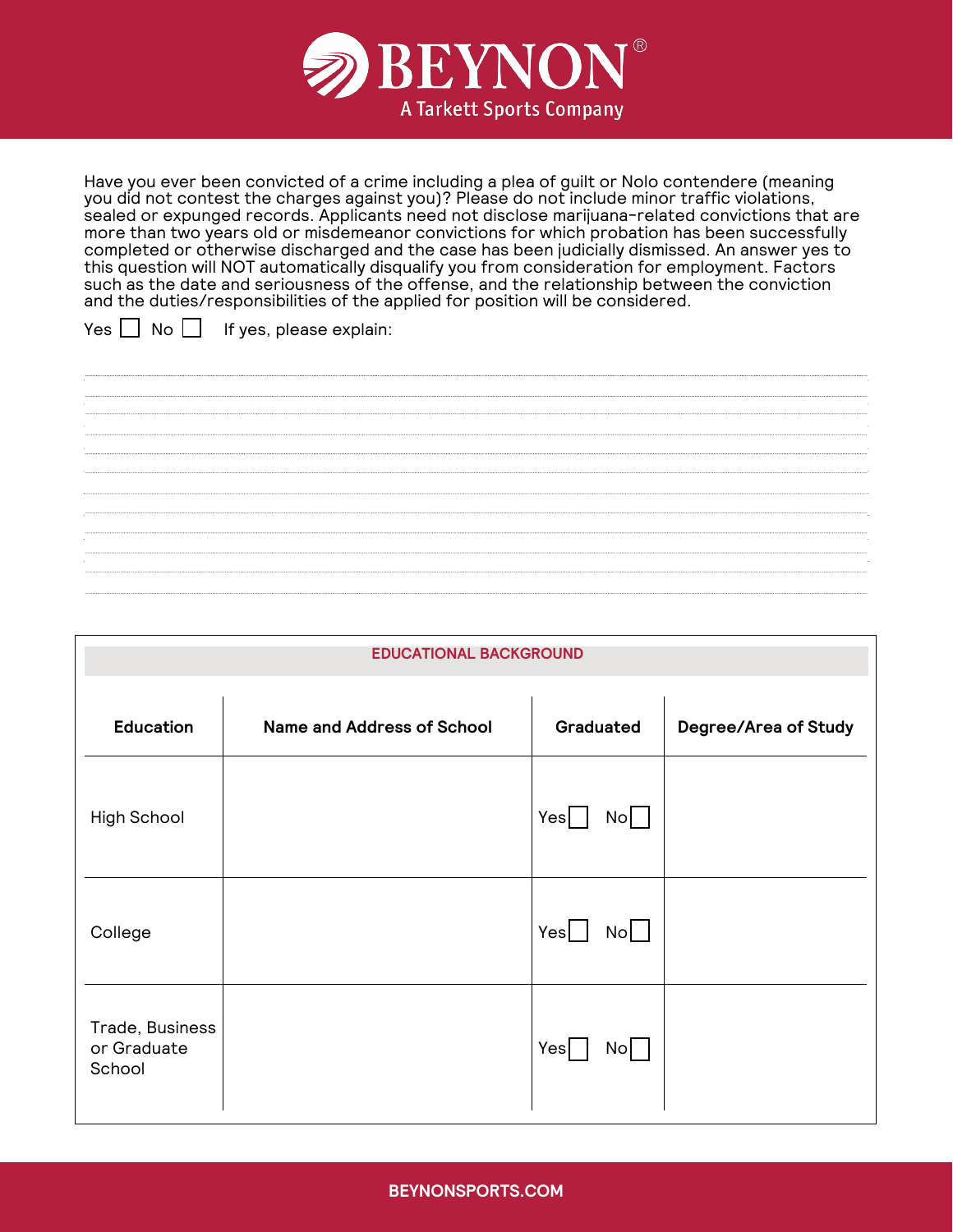

### **WORK EXPERIENCE (PLEASE LIST ALL PREVIOUS EMPLOYERS STARTING WITH THE MOST RECENT.)**

| Salary: Beginning  Ending |
|---------------------------|
|                           |
|                           |
|                           |
| Salary: Beginning  Ending |
|                           |
|                           |
|                           |
| Salary: Beginning  Ending |
|                           |
|                           |
|                           |
| Salary: Beginning  Ending |
|                           |

For references purposes: Have you worked for any of these organizations or attended school under a different name?  $Yes \n\overline{\bigcap} No \n\overline{\bigcap} If yes, give name and organization(s)$ 

May we contact the employers listed above? Yes  $\Box$  No  $\Box$ If not, list the employers you do not wish to contact and why:

#### **REFERENCES**

| Name, Address & Phone No. of Reference Contact | Business relationship: i.e. Manager, Supervisor,<br>Co-Worker |
|------------------------------------------------|---------------------------------------------------------------|
|                                                |                                                               |
|                                                |                                                               |
|                                                |                                                               |
|                                                |                                                               |